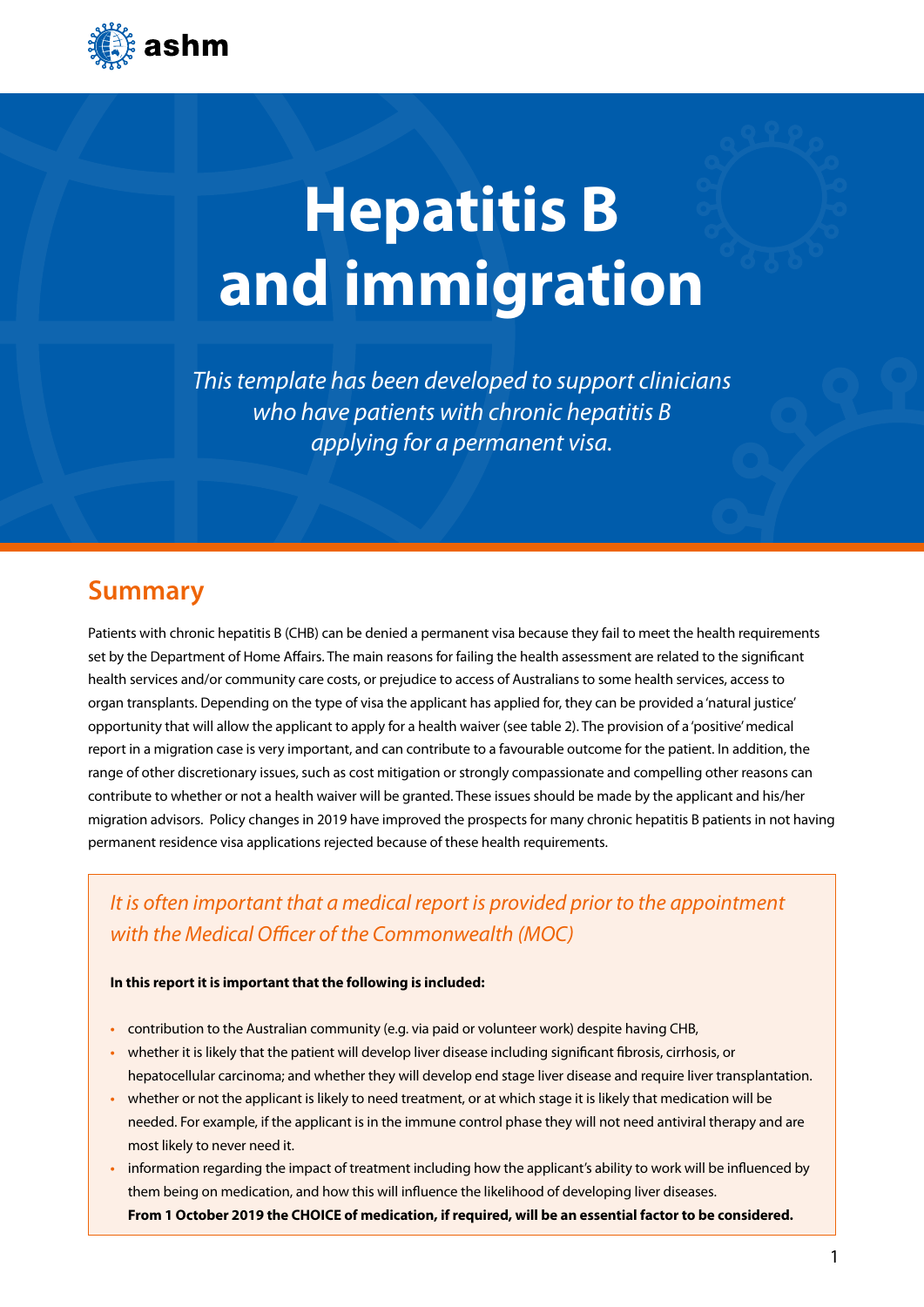# **Introduction**

**This template has been developed as a source of information to clinicians with patients who have chronic hepatitis B (CHB) and are in the process of applying for a permanent visa. Patients can be denied a permanent visa due to their hepatitis B status. To be eligible for a permanent visa the applicant has to meet the health criteria set by the Department of Home Affairs. This template can be used by health professionals to help support patients who are undergoing this process.**

## **a. Hepatitis B**

Hepatitis B virus (HBV) is a DNA virus that may cause inflammation of the liver, cirrhosis, liver failure and hepatocellular carcinoma (HCC). The virus is transmitted by contact with infected blood or some body fluids. The infection is vaccine preventable. If the initial infection persists for six months the patient has CHB. The risk of developing CHB is much higher in infants via perinatal transmission and in young children compared to adults (see table 1). The great majority of people living with CHB were infected at birth or in early childhood, including in Australia where most people living with CHB were born overseas in endemic areas, or are Aboriginal or Torres Strait Islander people.

Antiviral treatment for CHB is used to suppress the virus and to prevent, halt or even reverse liver damage including fibrosis and cirrhosis, and preventing HCC. The decision to initiate treatment depends on serum HBV DNA viral load, ALT levels, which phase of CHB the patient is in, and a range of other patient factors.

## **b. Health assessment for visa applicants**

When applying for a permanent visa the applicant must undergo a health examination conducted in Australia by a Bupa panel physician. After the examination a Medical Officer of the Commonwealth (MOC) will assess and form an opinion whether the applicant meets the relevant health requirement. Currently MOCs are employed by the private multinational healthcare company, Bupa. MOCs are required to determine whether the health status of the applicant could affect their visa application. Australian migration law provides two distinct types of health-related Public Interest Criteria (PIC), see table 2.

|                                                   | Perinatal | <b>Childhood</b> | <b>Adult</b> |
|---------------------------------------------------|-----------|------------------|--------------|
| Risk of development of chronic infection (%)      | $80 - 90$ | 30               |              |
| Risk of advanced liver disease (% exposed to HBV) | $20 - 30$ | $5 - 10$         | 1-2          |

1 Edith Cowan University. Hepatitis Education Project. 2014; Available from: http://hepatitis.ecu.

**Table 2:** Health PICs categorised by visa type and health waiver

| <b>Health PIC</b> | Visa type                                                                                                                               | Health waiver available, when failing<br>the health assessment                                                                                                                         |
|-------------------|-----------------------------------------------------------------------------------------------------------------------------------------|----------------------------------------------------------------------------------------------------------------------------------------------------------------------------------------|
| <b>PIC 4005</b>   | Majority of visas                                                                                                                       | No                                                                                                                                                                                     |
| <b>PIC 4007</b>   | Most family stream, all humanitarian and<br>a limited number of skilled visas, including<br>temporary employer nominated work<br>visas. | Yes<br>* within the family stream, a health waiver is<br>available for: partner/fiancée/defacto/spouse<br>and child visas. Not available for parent, carer or<br>adoptive child visas. |

Note: meeting the relevant health requirement is required for temporary visa applications as well, but for most temporary visas, CHB — even if there is a need for medication — will not result in failure to meet the requirement. However, under Policy, it should be noted that some temporary visas are expected to lead to permanent visa applications later (for example partner, skilled or business skills and temporary parent visas) and applicants for these visas are tested at the PERMANENT health standard when applying for the related temporary visa.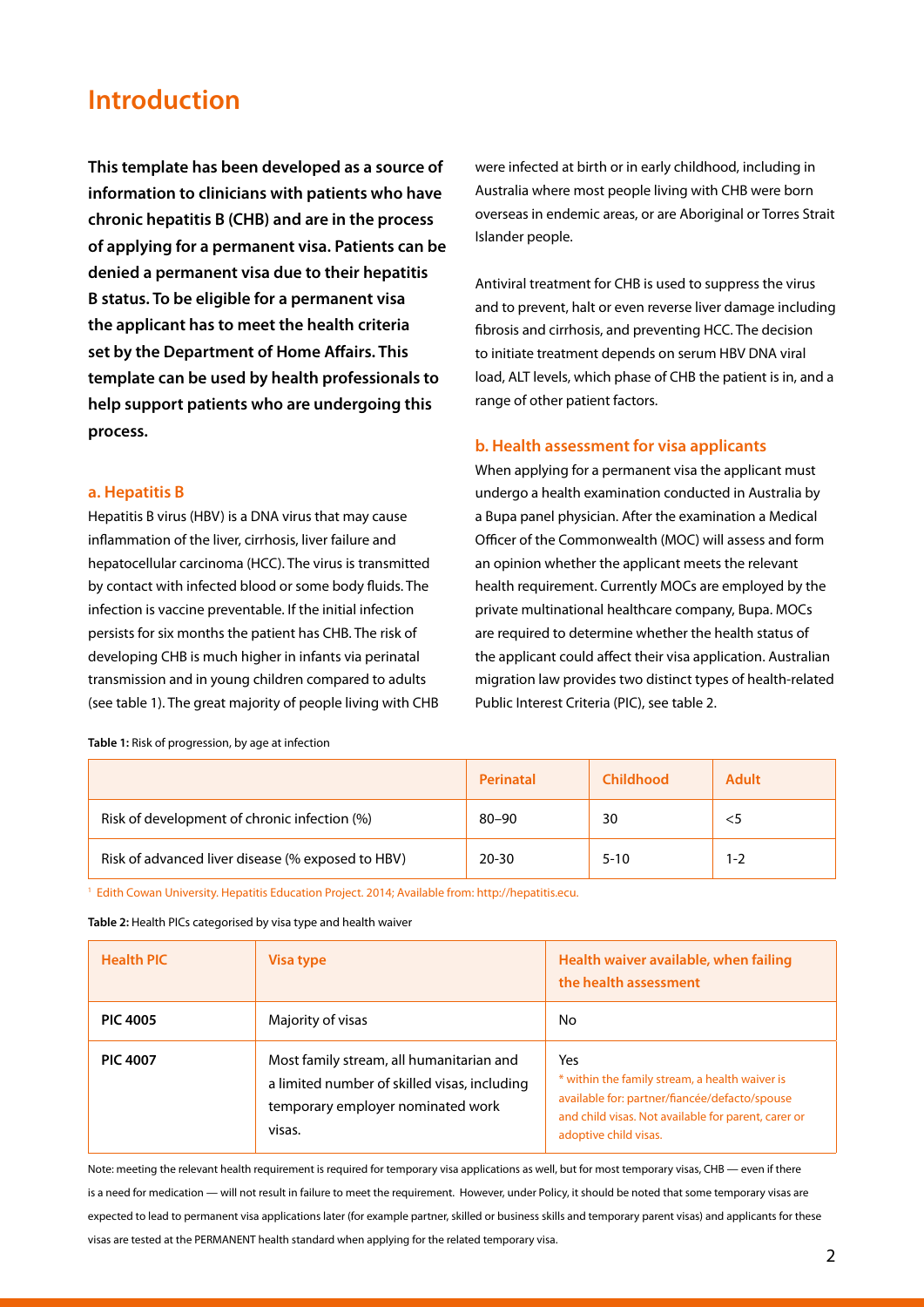#### **Health assessment crtieria**

There are different outcomes for each applicable PIC if the MOC finds that the applicant fails the health assessment. This could lead to a visa refusal.

The MOC will assess if the applicant meets the following criteria:

- a) free from tuberculosis,
- b) free from any disease that is a threat to the public health in Australia or a danger to the Australian community (e.g. Ebola),
- c) free from any disease or condition that would be likely to require the applicant to:
	- i. receive healthcare or community services, or
	- ii. meet the medical criteria for the provision of a community service,

and the provision of those healthcare and community services are likely to result in 'significant costs**\***' to the Australian community, prejudice the access of an Australian citizen or permanent resident to healthcare or community services [Under Department Policy this is currently set at a threshold of \$49,000 over a 10 year period for permanent visa applicants.].

# *It is recommended that the applicant seeks advice from a migration agent/lawyer*

The health requirements are regardless of whether the healthcare or community services would actually be used in connection with the applicant. This means that the MOC's opinion is not based upon the particular visa applicant but upon a hypothetical person with the same condition and severity.

# **What if the applicant fails the criteria? Who is eligible for a health waiver?**

If an applicant is found by the MOC to not meet the health criteria, there will be a different outcome for each applicable category of PIC (see table 2). **Visas where PIC**  **4005 applies do not have the possibility to apply for a health waiver.** (Where the estimated 'significant costs' are found by the MOC to be under \$49,000 over a 10-year period, the person WILL HAVE MET THE HEALTH CRITERIA whether or not a waiver is available in that case i.e. a waiver is not 'needed' to meet the health requirement.)

**In the case of permanent visa applicants where PIC 4007 applies, an opportunity is given for them to apply for a 'waiver' of the health requirement.** Due to the complex process it is recommended that the applicant seeks advice from a migration agent/lawyer.

Moreover, a health waiver can be granted under PIC 4007 (provided the applicant meets all other criteria for granting the visa) if the health costs or prejudice are not 'undue'. In this case the applicant has the capacity to 'mitigate' the costs or prejudice. Or when there are particularly compelling or compassionate circumstances, a health waiver can be granted.

In particular, a MOC must assess and provide an opinion as to whether or not a 'hypothetical' person is likely to require the provision of healthcare or community services over a ten year period (for applications from 1 July 2019). The Migration Regulations require that the MOC's opinion must be accepted as correct by the Department. Based on that opinion (unless there is a legal error in the opinion) a decision is made as to whether a hypothetical person like the applicant will be likely to incur significant costs or prejudice access of others to healthcare and/or community services.

#### **c. Why is hepatitis B an issue for immigration?**

The main reason for applicants with living with CHB to be denied a permanent visa is due to the expected healthcare costs. Depending on what phase of the disease the patient is in, they will make use of health services in different degrees and some CHB patients are therefore likely to exceed the threshold of \$49,000 over the 10-year period

3

MOC on the prognosis of a particular patient and thus whether a person will meet the 'new' health test Policy, whether or not the visa \*Although the legal provision above has not changed from July 1 2019 there has been a significant shift in Departmental Policy that may have significant implications for some visa applicants with CHB. Policy now 'defines' the phrase 'significant cost' to be \$49,000 (previously \$40,000) over the life of a visa. For permanent visa applicants with a chronic lifetime condition such as CHB a MOC estimate of health care or community services costs is to be limited to 10 years, rather than over a 'lifetime'. It may be that these two Policy changes may mean that even some applicants on medication for CHB (or where the MOC has an opinion that they are likely to require medication in the future) may meet the health requirement without the need to obtain a waiver where this is available, as explained in the following section. The medical report of the clinician on behalf of the visa applicant may be crucial in advising the subclass is one where a health waiver is available.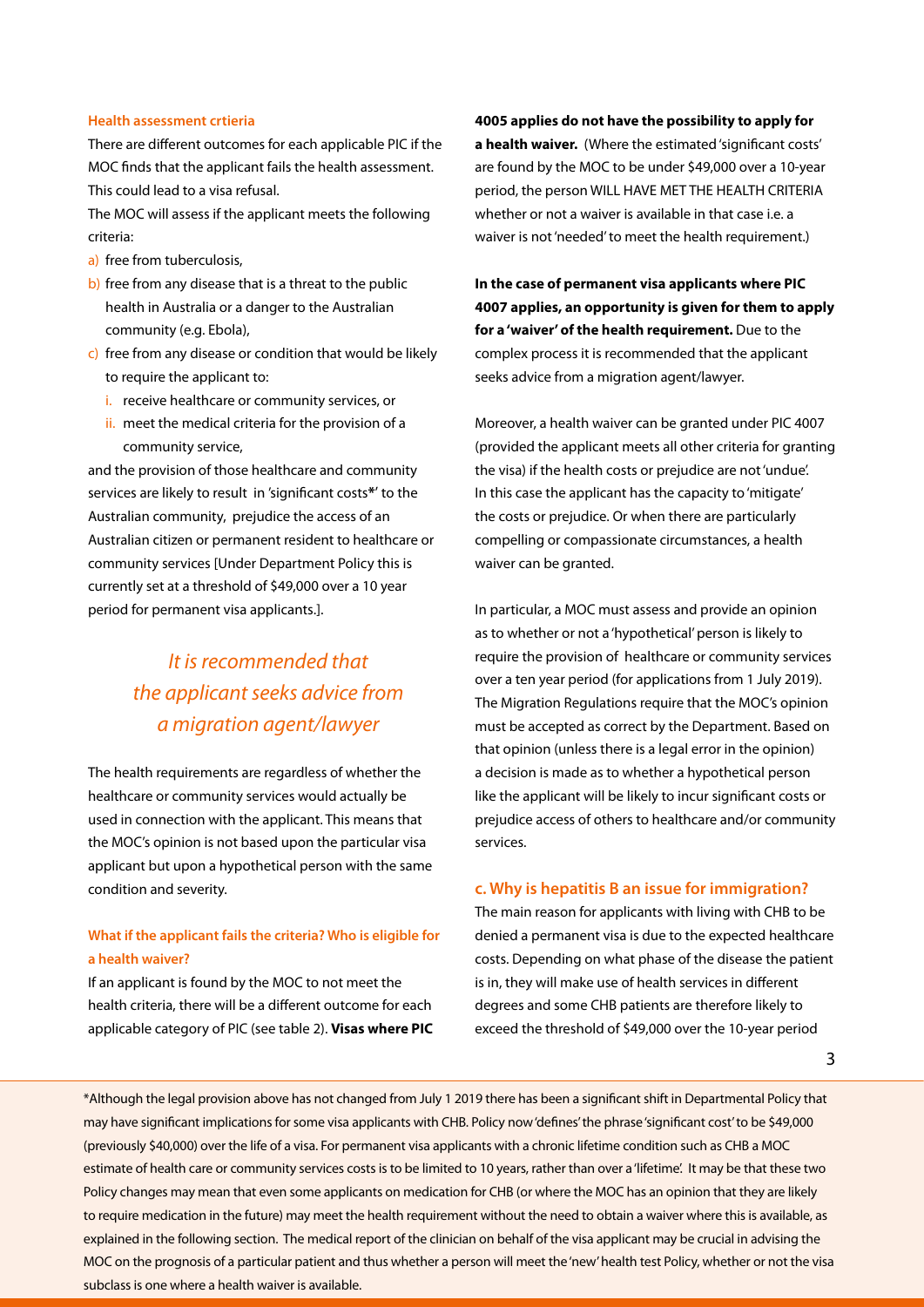for calculation of costs, despite the Policy changes noted above.

Patients living with CHB with no evidence of progressive liver disease and who are not receiving antiviral therapy are required to have a check-up every six to twelve months. Patients who are on treatment may need tests more frequently. Patients with CHB with an elevated risk of HCC should undergo liver ultrasound surveillance every six months.

# **d. Critical change from 1 October 2019 in antiviral medication costings**

 If required, the cost of antiviral therapy contributes significantly to the expected overall healthcare costs. The Department periodically reviews its Policy Guidelines for MOC's for various diseases and conditions. New Guidelines for viral hepatitis were released on 1 October 2019. The new Guidelines for CHB note that the two 'preferred first line therapies' for CHB are ENTECAVIR and TENOFOVIR and Policy is that administration of either will be 'lifelong'. In coming to cost estimates over 10 years MOC's are asked to factor in the indicated costs of the medications set out in the Guidelines. Those medication costs in turn reflect the Pharmaceutical Benefits Scheme 'price' of both entecavir and tenofovir.

From 1 October 2019 the ANNUAL COST of the recommended daily dose of entecavir set out in the Guidelines (500mg) has been \$2,330, meaning that over the new 10-year period the health costs for those on entecavir should be UNDER the 'significant cost' threshold ( even after the other required health services costs — mainly periodic tests also listed in the Guidelines — are added to the cost of entecavir). This means that those visa applicants measured on the permanent visa health standards and receiving entecavir therapy only **WILL MEET THE HEALTH REQUIREMENT**, without any consideration of a health waiver i.e. a health waiver will not be needed.

On the other hand, those patients who are receiving or whom the MOC considers to a person likely to require tenofovir — a 300mg dosage daily — (rather than entecavir) will still incur an estimate of health costs OVER the 10-year 'significant cost' threshold of \$49,000, because the annual PBS cost of tenofovir in the Guidelines is \$5,260 to which other required health services costs will be added.

**Thus, from 1 October 2019 the clinician choice of appropriate antiviral medication will have a critical impact on the migration visa outcomes for their CHB patients.** There will always be overriding clinical considerations affecting choice of prescribed medication, but the implications for prescription of either entecavir or tenofovir for visa applicants are now a factor that needs to be appreciated.

One drug — entecavir — is likely to result in a 'positive' health requirement decision by the MOC. The other drug — tenofovir — will result in a 'negative' MOC decision, resulting in either visa refusal or the need for the visa applicant to seek a health waiver (if available for that application) to succeed in their application.

The majority of patients in Australia are treated with entecavir, one of 2 first line therapies used for the management of chronic hepatitis B. Whilst the treatments are largely interchangeable, with many patients able to initiate either treatment, safety of entecavir has not been established for use in pregnant women. However, **outside of established contraindications, entecavir or tenofovir can be used.**

# **e. What other reasons may cause a patient to be denied?**

End stage liver disease associated with CHB is an indication for liver transplantation. If this applies to an applicant the issue is not only 'significant cost' but also prejudice of access of Australians to scarce medical resources, i.e. transplants from deceased donors. Although a health waiver can be applied for where the relevant visa subclass allows it in these cases, it is most unlikely that it will ever be granted under current policy.

Hepatitis B is not considered a public health threat to the Australian community. However, it might be considered a threat when the applicant intends to work in healthcare and undertake exposure-prone procedures where there is a risk of contact between the worker's blood and a patient's open tissue. If this is a consideration, it is advisable that the applicant consults a viral hepatitis specialist experienced in the management of infected health care workers. The Department will seek a report from a prospective employer or institution about whether a person would be involved in exposure-prone procedures before a visa decision is made.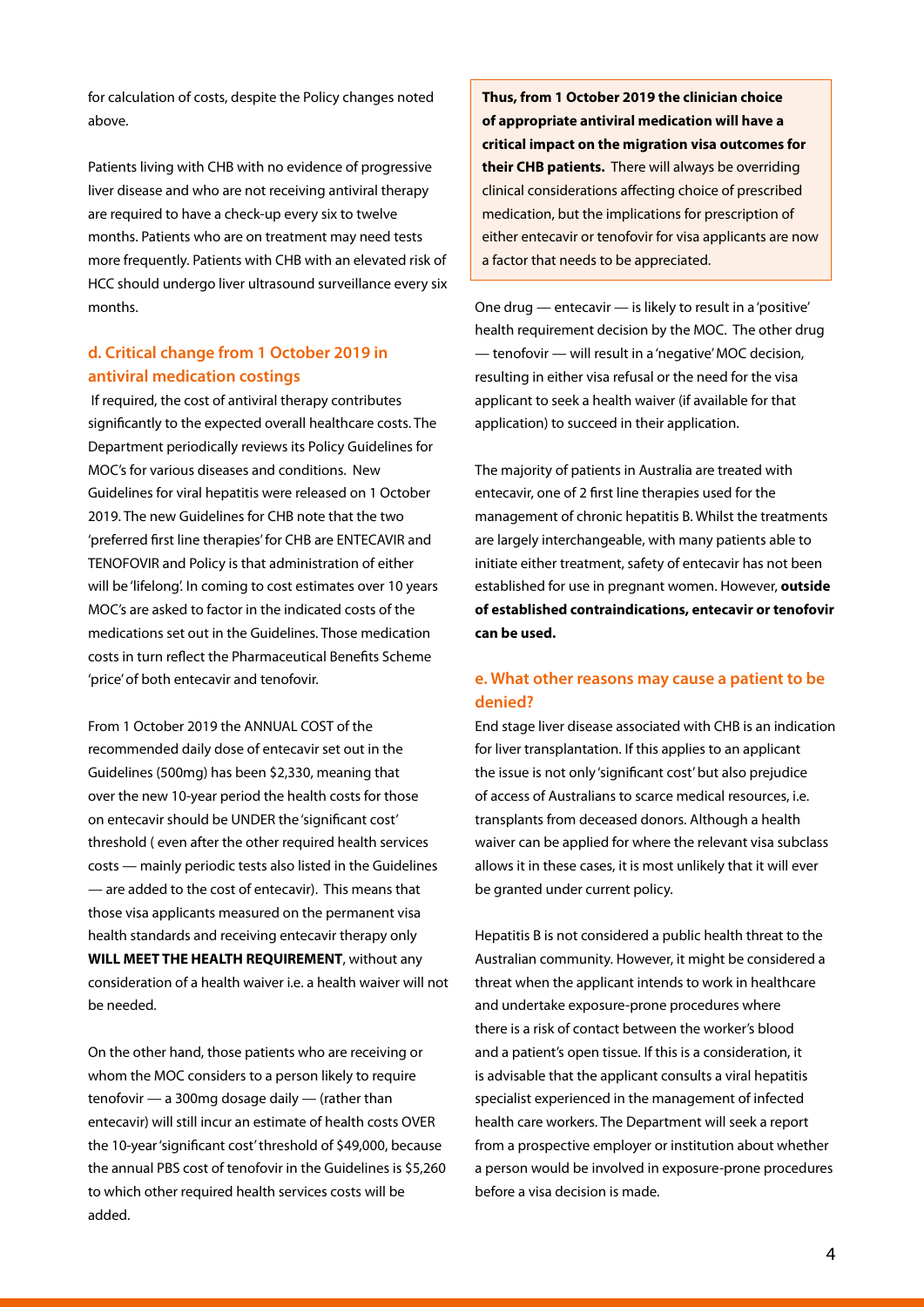## **f. How can clinicians support their patients?**

This section explains the role of a report written by the patient's medical advisors. An appropriate report may prevent a visa refusal even when it is not possible to apply for a health waiver (visas with PIC 4005). A medical report will be essential in cases where a clinician is of the opinion that there is unlikely to ever be significant costs or prejudice to access healthcare because antiviral medication is not indicated for the patient, or where the patient has been prescribed entecavir or where it is appropriate that entecavir therapy commence. If the MOC agrees with such an assessment and prognosis, it will increase the chance that they will meet the health criteria.

# *It is often important that a medical report is provided prior to the visa applicant's appointment with a MOC*

It is often important that a medical report is provided prior to the visa applicant's appointment with the BUPA physician. The MOC must take this report into account in forming his/her opinion as to whether the health status of the applicant is likely to be a significant cost or prejudice to access healthcare. A medical report in relation to an applicant with CHB provided to the MOC may persuade the MOC that it is unlikely there will be significant cost in that case. It is recommended that the patient's previous history and test results be provided in the medical report.

#### For example:

"An adult with CHB in the immune control phase with, low HBV viral load and no evidence of significant fibrosis will require regular investigations and clinical review, but is not likely to be found a 'significant cost' by the MOC. This is because the patient is at low risk of developing liver disease and related complications and anti-viral drugs are not likely to be required."

**A report by the patient's doctor in a case like this, may, at an early stage, assist in preventing the issue of the migration health 'significant cost' from being raised.**

**It is recommended that this report be provided by a clinician with:** 

**1) expertise in the management of CHB, and**

# **2) knowledge of CHB as related to migration laws and ideally with experience providing medical reports for the purposes of migration assessments.**

Many physicians writing medical reports find it beneficial to outline their credentials at the beginning the report. We would recommend clinicians define how they meet the above criteria before providing recommendations pertaining to the patient.

It should be stressed that all permanent visa applicants must disclose to the MOC in writing whether they have or ever had hepatitis, even if they are symptom free and are not receiving therapy.

#### **What should be included in a medical report?**

**In all cases** a medical report should deal with the nature and degree of severity of CHB in the patient/visa applicant and the prognosis. The issues to address could include:

- **•** whether the patient is likely to be able to work or contribute to the Australian community (e.g. via paid or volunteer work) despite having CHB.
- **•** whether the patient is **able to receive care in a community/primary care setting**
- **•** whether it is **likely that the patient will develop liver disease** including significant fibrosis, cirrhosis, or HCC; and whether they will develop end stage liver disease and require liver transplantation
- **•** information regarding the impact of treatment, including when the patient is on medication, whether this will influence his/her ability to work, and how this will influence the likelihood of developing liver diseases.
- **•** whether or not the patient is likely to need antiviral treatment, or when it is likely that medication will be needed. For example, if the applicant is in the immune control phase they will not need immediate treatment and are most likely to never need it.
	- NB: The Medical Policy advice of the Department to MOCs is that **only 10-20% of subjects in the immune control phase may have subsequent reactivation of HBV with immune escape**, even after many years. If medication has commenced or is likely to be needed, the report should specify what antiviral treatment is appropriate. **If that is specified as being entecavir, that should now be**